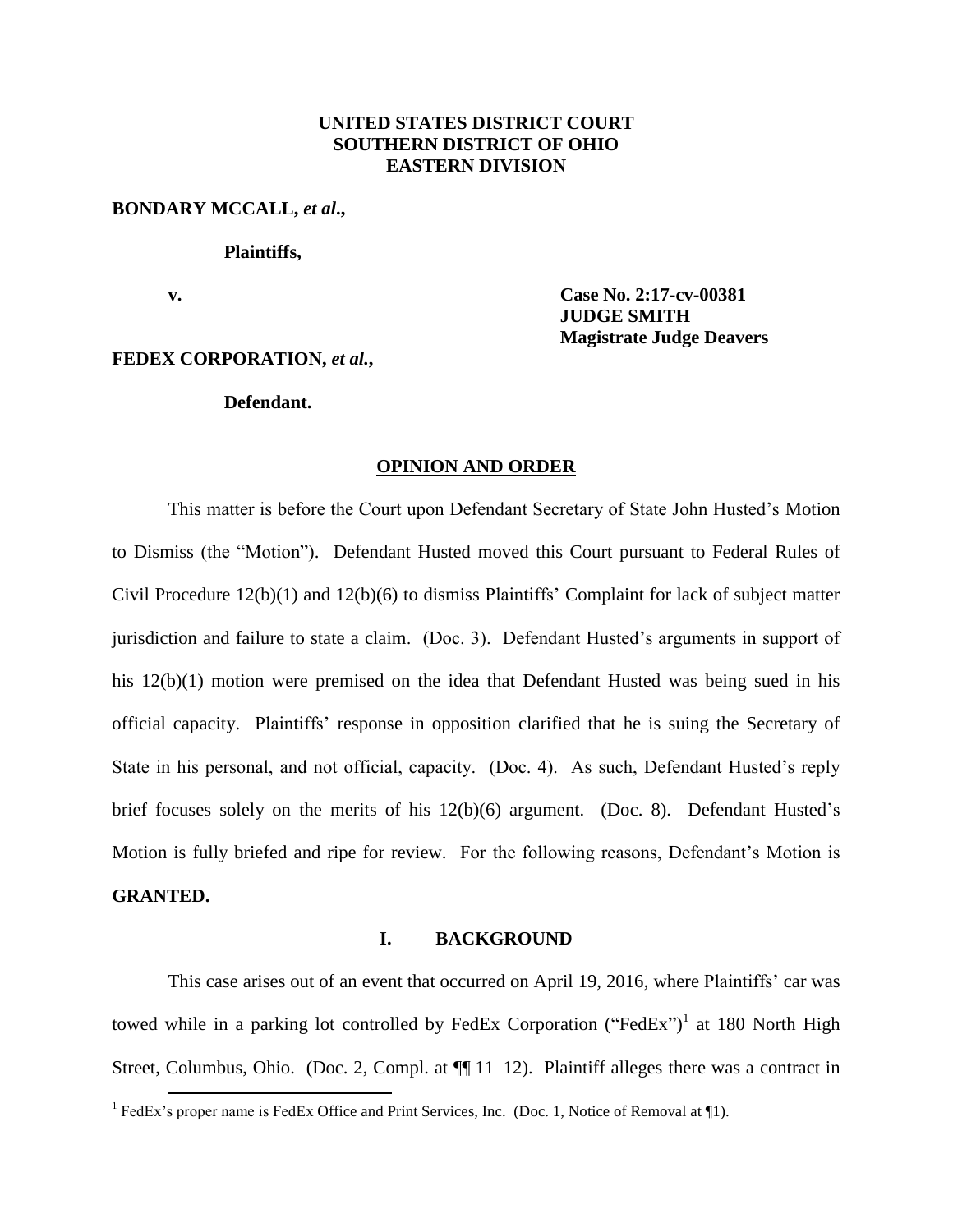place between FedEx and Fumble Recovery LLC ("Fumble Recovery") that authorized Fumble Recovery to tow any unauthorized vehicle from the lot. (*Id*. at ¶ 11). Plaintiff Albert McCall parked his vehicle in the lot and entered the FedEx office, where Plaintiff Bondary McCall arrived shortly after. (*Id.* at ¶ 12). Both Albert and Bondary McCall used and paid for FedEx's services to send and receive faxed documents and received receipts of their respective transactions. (*Id.* at ¶¶ 12–13). While waiting for the completion of their faxed documents, Bondary McCall noticed the vehicle being towed outside the office by Fumble Recovery. (*Id.* at ¶ 13). Both Albert and Bondary McCall exited the building to stop the tow and showed the driver their FedEx receipts, but their efforts were unsuccessful and the vehicle was towed. (*Id.*) Plaintiffs returned to the store and demanded the vehicle be brought back. (*Id.*). The FedEx store manager indicated Fumble Recovery was a third-party contractor and there was a contract in place with the company that allowed for Plaintiffs' car to be towed. (*Id.*).

Plaintiffs are seeking to recover \$50,000 each from Defendants Husted and FedEx, as well as attorneys' fees and court costs. (Doc. 2, Compl. at  $\P$  25). Defendant Husted originally moved to dismiss Plaintiffs' Complaint for lack of subject matter jurisdiction and failure to state a claim due in part to the fact that it was unclear whether Plaintiff was suing Defendant Husted in his official or individual capacity. Plaintiffs' response in opposition clarified that he is suing the Secretary of State in his personal, and not official, capacity. As such, Defendant Husted's reply brief focused on Plaintiffs' failure to state a claim upon which relief can be granted. This Court will focus on the same.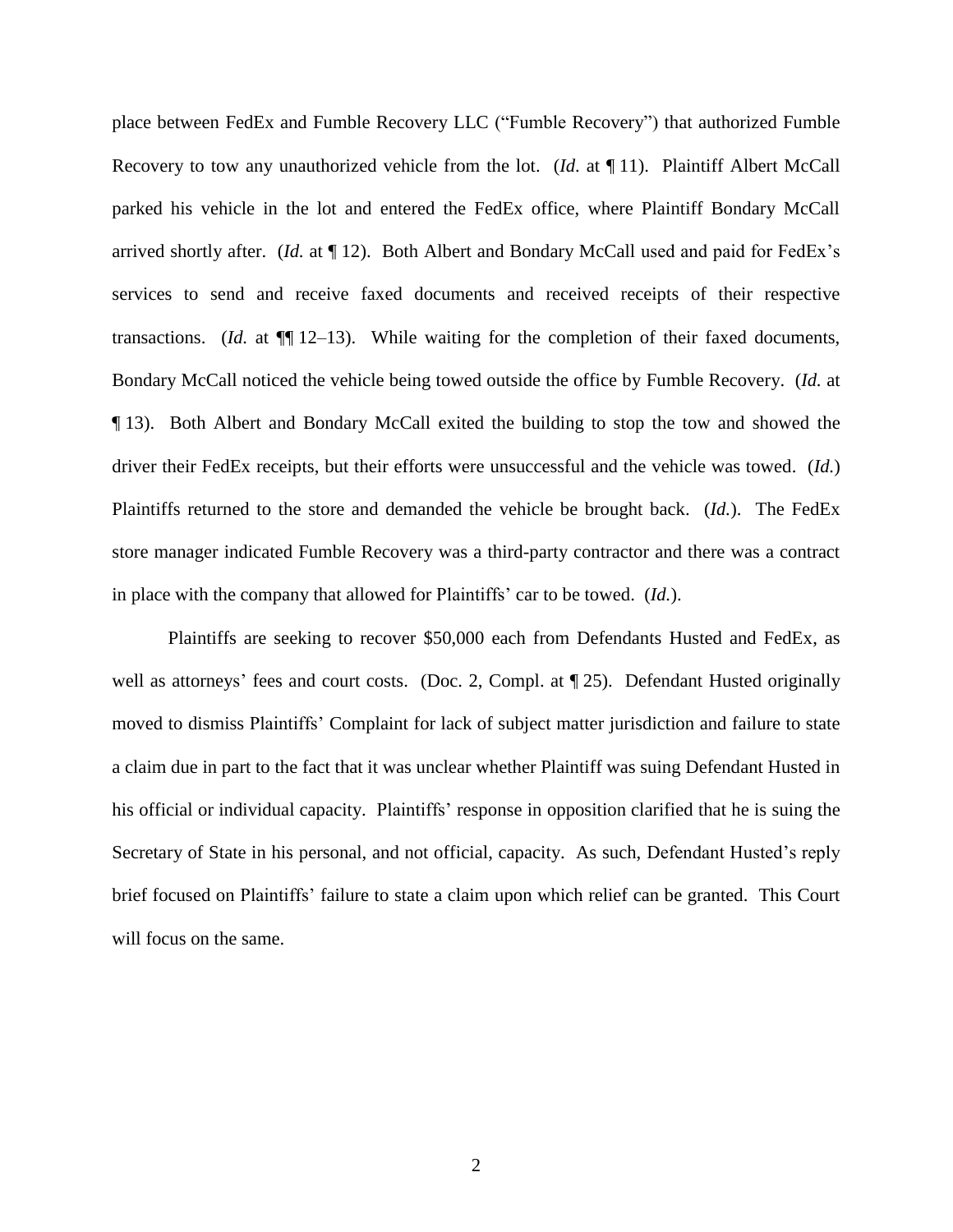## **II. STANDARD OF REVIEW**

Defendant brings this motion pursuant to Rule 12(b)(1) and 12(b)(6) of the Federal Rules of Civil Procedure. Because Defendant has clarified that only Rule 12(b)(6) is applicable to Plaintiffs' claims, the Court need only consider Rule 12(b)(6).

Under the Federal Rules, any pleading that states a claim for relief must contain a "short and plain statement of the claim" showing that the pleader is entitled to such relief. Fed. R. Civ. P. 8(a)(2). To meet this standard, a party must allege sufficient facts to state a claim that is "plausible on its face." *Bell Atl. Corp. v. Twombly,* 550 U.S. 544, 555 (2007). A claim will be considered "plausible on its face" when a plaintiff sets forth "factual content that allows the court to draw the reasonable inference that the defendant is liable for the misconduct alleged." *Ashcroft v. Iqbal*, 556 U.S. 662, 678 (2009).

Rule 12(b)(6) allows parties to challenge the sufficiency of a complaint under the foregoing standards. In considering whether a complaint fails to state a claim upon which relief can be granted, the Court must "construe the complaint in the light most favorable to the plaintiff, accept its allegations as true, and draw all reasonable inferences in favor of the plaintiff." *Ohio Police & Fire Pension Fund v. Standard & Poor's Fin. Servs. LLC*, 700 F.3d 829, 835 (6th Cir. 2012) (quoting *Directv, Inc. v. Treesh*, 487 F.3d 471, 476 (6th Cir. 2007)). However, "the tenet that a court must accept a complaint's allegations as true is inapplicable to threadbare recitals of a cause of action's elements, supported by mere conclusory statements." *Iqbal*, 556 U.S. at 663. Thus, while a court is to afford plaintiff every inference, the pleading must still contain facts sufficient to "provide a plausible basis for the claims in the complaint"; a recitation of facts intimating the "mere possibility of misconduct" will not suffice. *Flex Homes,*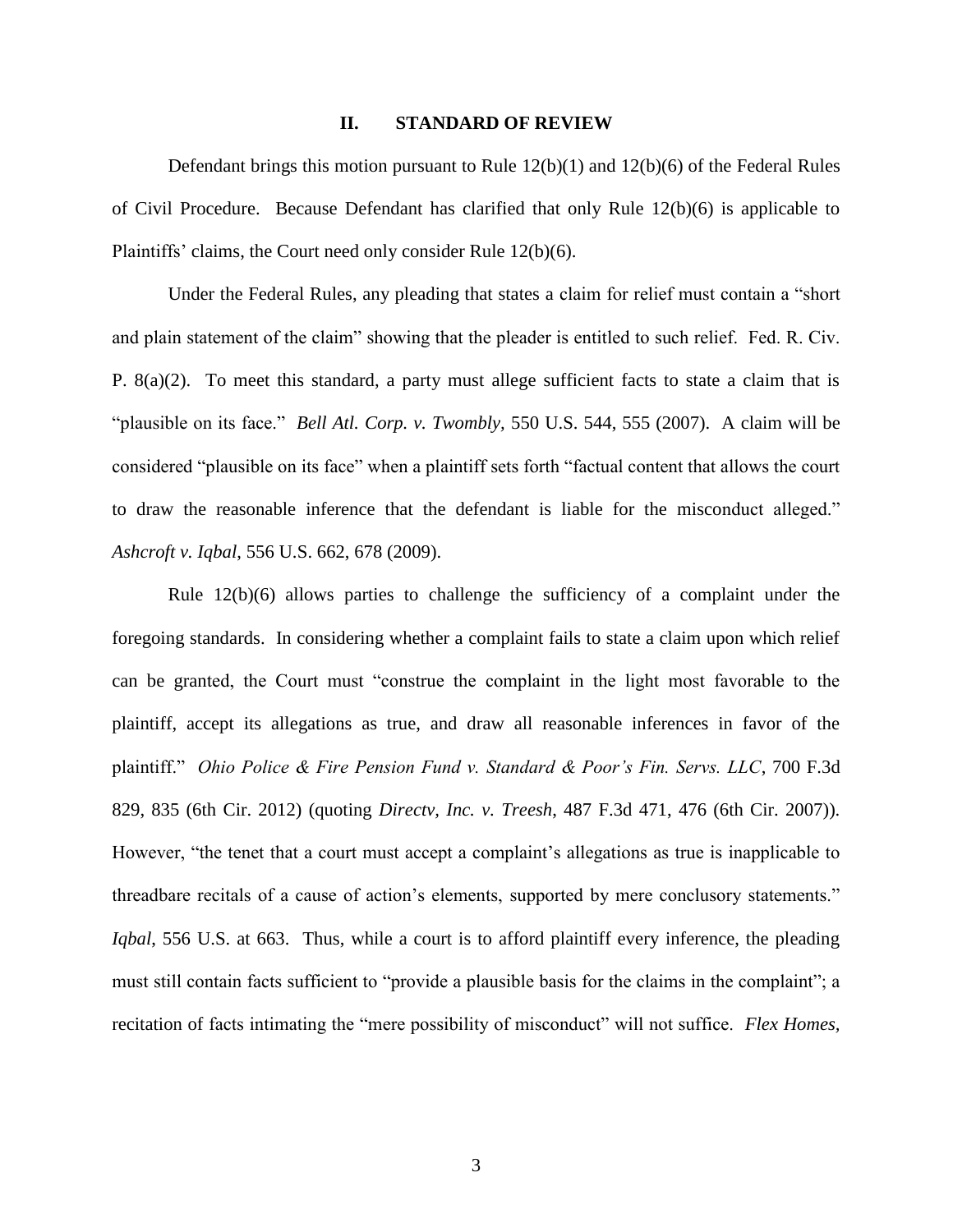*Inc. v. Ritz-Craft Corp of Mich., Inc.*, 491 F. App'x 628, 632 (6th Cir. 2012); *Iqbal*, 556 U.S. at 679.

# **III. DISCUSSION**

As a preliminary matter, the Court notes that every plaintiff in a case must sign the Complaint unless represented by an attorney pursuant to Rule 11(a) of the Federal Rules of Civil Procedure. Bondary McCall may not represent Albert and Richard McCall or any business entity without violating Ohio Revised Code § 4705.01. Ohio Revised Code § 4705.01 states: "No person shall be permitted to practice as an attorney and counselor at law, or to commence, conduct, or defend any action or proceeding in which the person is not a party concerned, either by using or subscribing the person's own name, or the name of another person, unless the person has been admitted to the bar by order of the supreme court in compliance with its prescribed and published rules." Accordingly, Bondary McCall is permitted to represent himself and his own interests in this case, but he is not permitted to represent Albert or Richard McCall without proper licensing. Accordingly, both Albert and Richard McCall must sign the Complaint in this case or the Court must strike all of the allegations in the Complaint relating to their claims. Plaintiffs Albert and Richard McCall have fourteen days to file an amended complaint with their signatures or the signatures of a legal representative affixed or the Court will strike all of their claims from the Complaint. Ultimately, because the Court finds that the signatory issue has no bearing on the final outcome of the Motion, the Court proceeds with the merits of Husted's motion.

Defendant Husted has moved to dismiss Plaintiffs' Complaint against him for lack of subject matter jurisdiction and for failure to state a claim. The Court need not address Defendant Husted's jurisdictional arguments as those relied on the assumption that Plaintiff brought a claim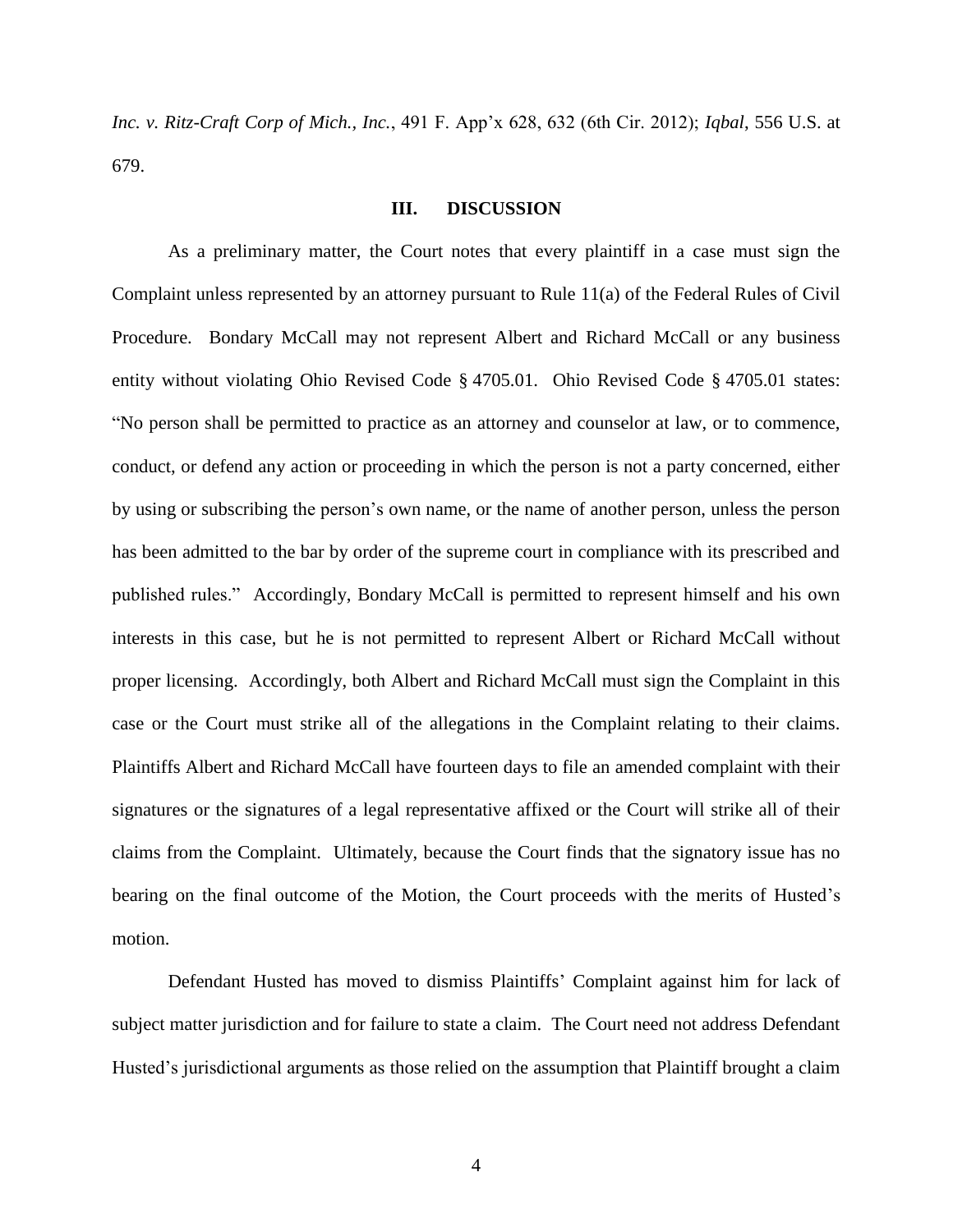against him in his official capacity. The arguments regarding Plaintiffs' failure state a claim upon which relief can be granted, which the Court will discuss below.

### **A. Motion to Dismiss Pursuant to Rule 12(b)(6)**

Defendant Husted argues that Plaintiffs' Complaint fails to state a claim against him because the Complaint is devoid of any factual allegations to support a demand for monetary damages against him. (Doc. 3, Mot. at 3; Doc. 8, Reply at 1). Plaintiffs' response in opposition counters only with one vague, conclusory statement: "The administrative process was completed and DEFENDANT didn't cooperate." (Doc. 5, Resp. at 3).

In determining whether a plaintiff has failed to state a claim, the *Twombly* Court stated "[f]actual allegations must be enough to raise a right to relief above the speculative level." 550 U.S. at 955. "A claim has facial plausibility when the plaintiff pleads factual content that allows the court to draw the reasonable inference that the defendant is liable for the misconduct alleged." *Balsley v. Kasich*, No. 2:12-CV-844, 2013 WL 5274584, at \*1 (S.D. Ohio Sept. 18, 2013) (Sargus, C.J.) (citing *Iqbal*, 556 U.S. at 678). "'Where a complaint alleges no specific act or conduct on the part of the defendant and the complaint is silent as to the defendant except for his name appearing in the caption, the complaint is properly dismissed, even under the liberal construction to be given *pro se* complaints.'" *Williams v. Hopkins*, No. CIV. 06-14064, 2007 WL 2572406, at \*4 (E.D. Mich. Sept. 6, 2007) (quoting *Potter v. Clark*, 497 F.2d 1206, 1207 (7th Cir. 1974)).

The Court agrees with Defendant Husted's contention that the Complaint does not allege facts with sufficient specificity against Defendant Husted. The Complaint alleges that the vehicle was improperly towed from a FedEx parking lot and does not articulate any factual (or legal) grounds on which Plaintiffs is basing his claim for monetary damages against Defendant